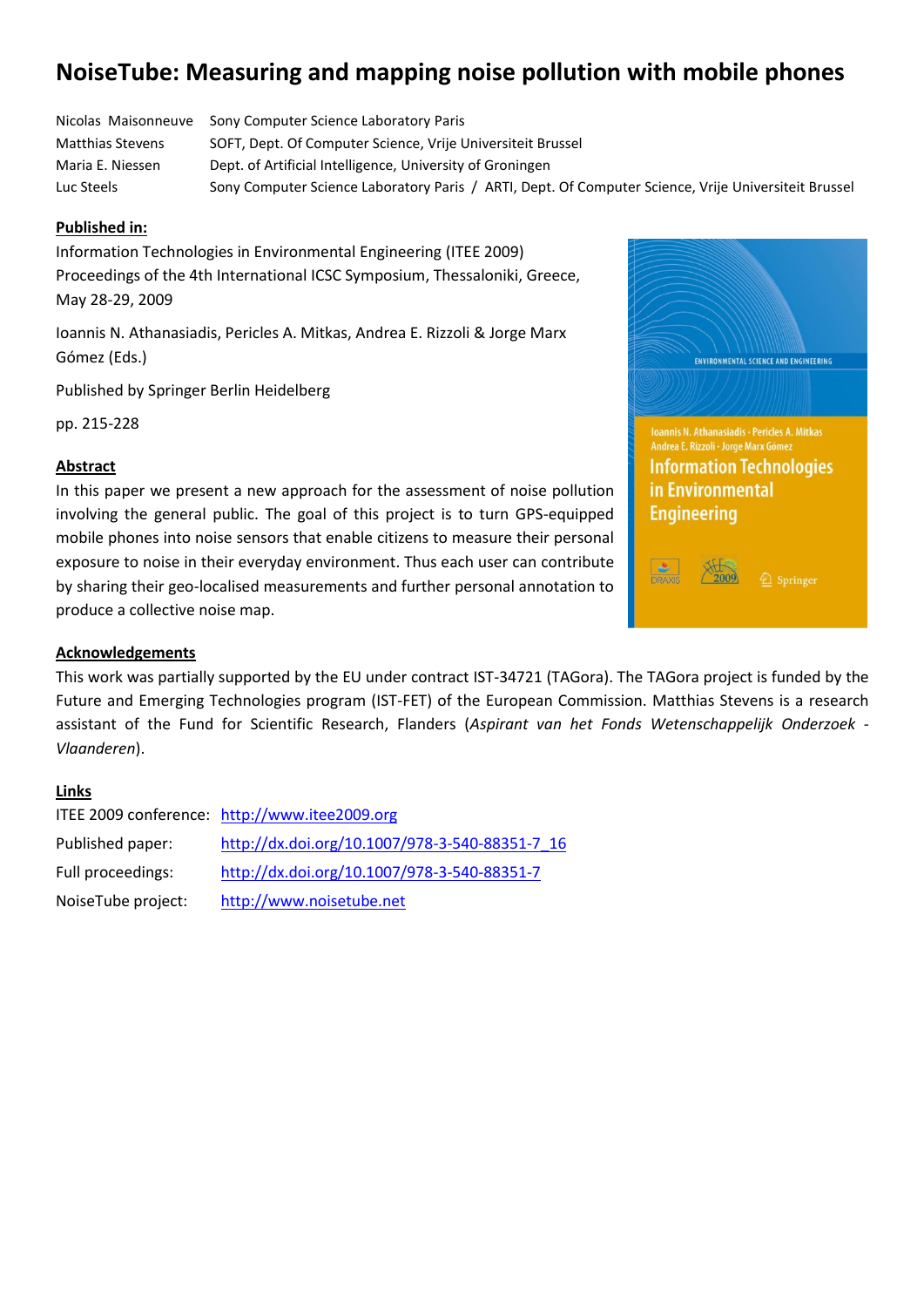# **NoiseTube: Measuring and mapping noise pollution with mobile phones**

Nicolas Maisonneuve<sup>o</sup>, Matthias Stevens<sup>o</sup>, Maria E. Niessen<sup>o</sup> and Luc  $Steels<sup>0,0</sup>$ 

- <sup>o</sup> Sony Computer Science Laboratory Paris, France
- <sup>o</sup> Dept. of Computer Science, Vrije Universiteit Brussel, Belgium
- <sup>•</sup> Dept. of Artificial Intelligence, University of Groningen, The Netherlands

#### **Abstract:**

In this paper we present a new approach for the assessment of noise pollution involving the general public. The goal of this project is to turn GPSequipped mobile phones into noise sensors that enable citizens to measure their personal exposure to noise in their everyday environment. Thus each user can contribute by sharing their geo-localised measurements and further personal annotation to produce a collective noise map.

**Keywords:** Noise pollution, citizen science, participatory sensing, peoplecentric sensing, geo-localisation, tagging, mobile phones.

# **1. Introduction**

Noise pollution is a major problem in urban environments, affecting human behaviour, well-being, productivity and health [11], as well as the behaviour and habitat of animals [30]. Recognising this as a prime issue, the European Commission adopted a directive [12] requiring major cities to gather realworld data on noise exposure in order to produce local action plans [13].

Numerous international reports (e.g. Principle 10 of the Rio Declaration on Environment and Development) have expressed the importance of public participation to move towards sustainable development. But often participation is only proposed at the decision making level. Could citizens also participate in the assessment of environmental issues? Can we transfer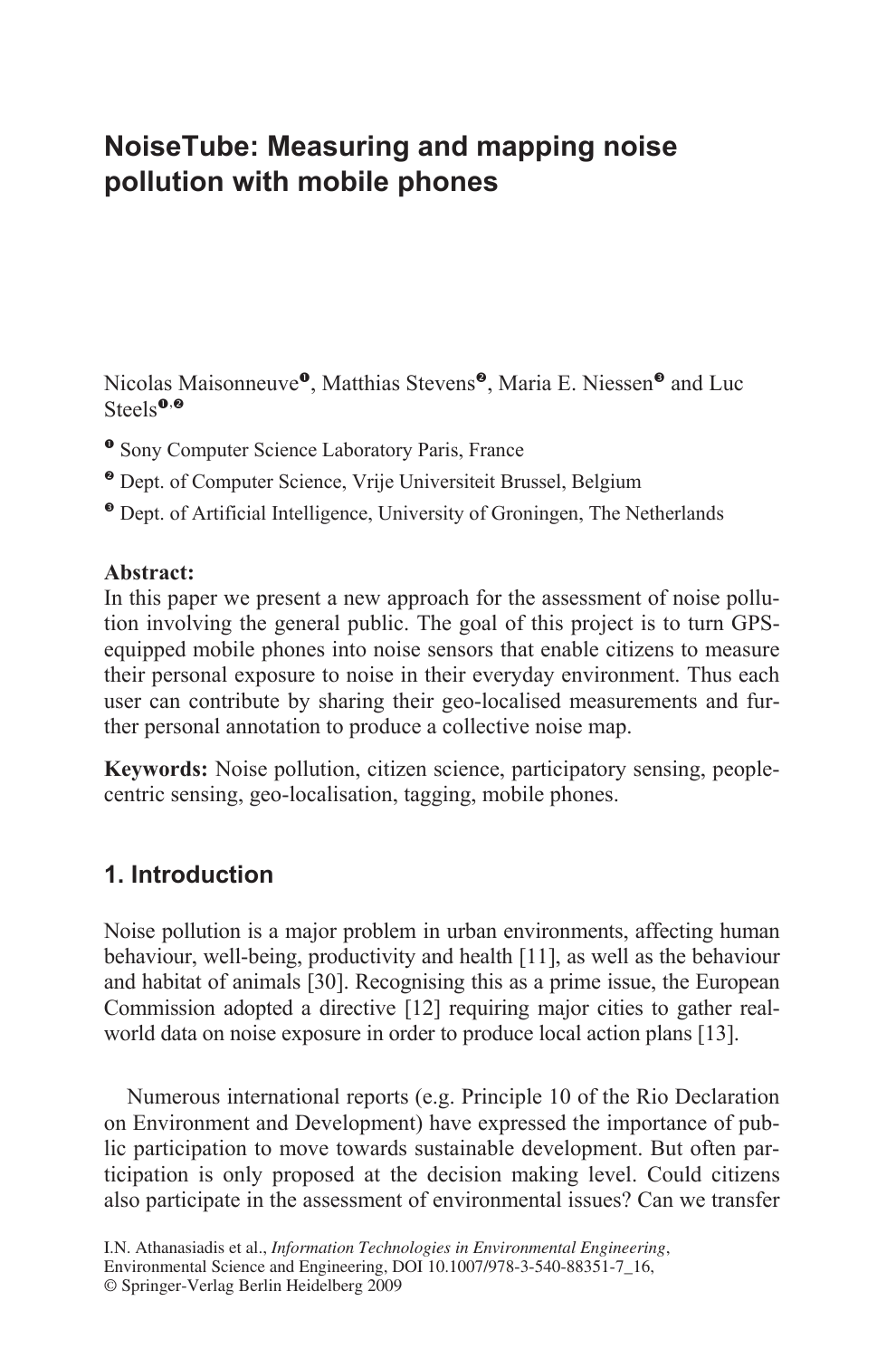the user-generated content practices from the digital world (cfr. Web 2.0 [17]) into a real-world and environmental context by democratizing environmental measurement devices? How will the practice of pollution monitoring change if every citizen can contribute to it using personal mobile environmental measuring devices?

In this paper we present the NoiseTube project<sup>1</sup>, which follows a novel approach to noise pollution monitoring involving the general public. Our goal is to investigate how participative and people-centric data collection can be used to create a low-cost, open platform to measure, annotate and localise noise pollution as it is perceived by the citizens themselves. In continuation of earlier research, we want to apply the potential of *community memories* [27, 28] and *citizen science* [19] to noise monitoring.

The next section provides an overview of current and alternative methods for the assessment of environmental noise. Then we describe our approach in section 3 and our prototype platform in section 4. Next, section 5 we discuss the credibility of the sensor data and section 6 provides additional background and discussion. Finally, section 7 concludes this paper.

#### **2. Assessment of environmental noise**

#### **2.1 Noise level measurement**

Noise level or loudness is generally measured as the equivalent continuous sound level or  $L_{eq}$ . Measured in decibel (dB),  $L_{eq}$  captures the sound pressure level of a constant noise source over the time interval *T* that has the same acoustic energy as the actual varying sound level pressure over the same interval. Furthermore the human ear perceives the loudness differently depending on the frequency of the sound. Standard "weighted scale" frequency functions have been developed to reflect human perception, notably the A-weighting scale, written dB(A) is commonly used.

$$
L_{eq} = 10 \log \frac{1}{T} \int_{0}^{T} \frac{e^{2}}{r^{2}} dr
$$

*p* = sound level pressure (SLP) recorded  $p_0$  = minimal audible SLP



Time

l

<sup>1</sup> http://www.noisetube.net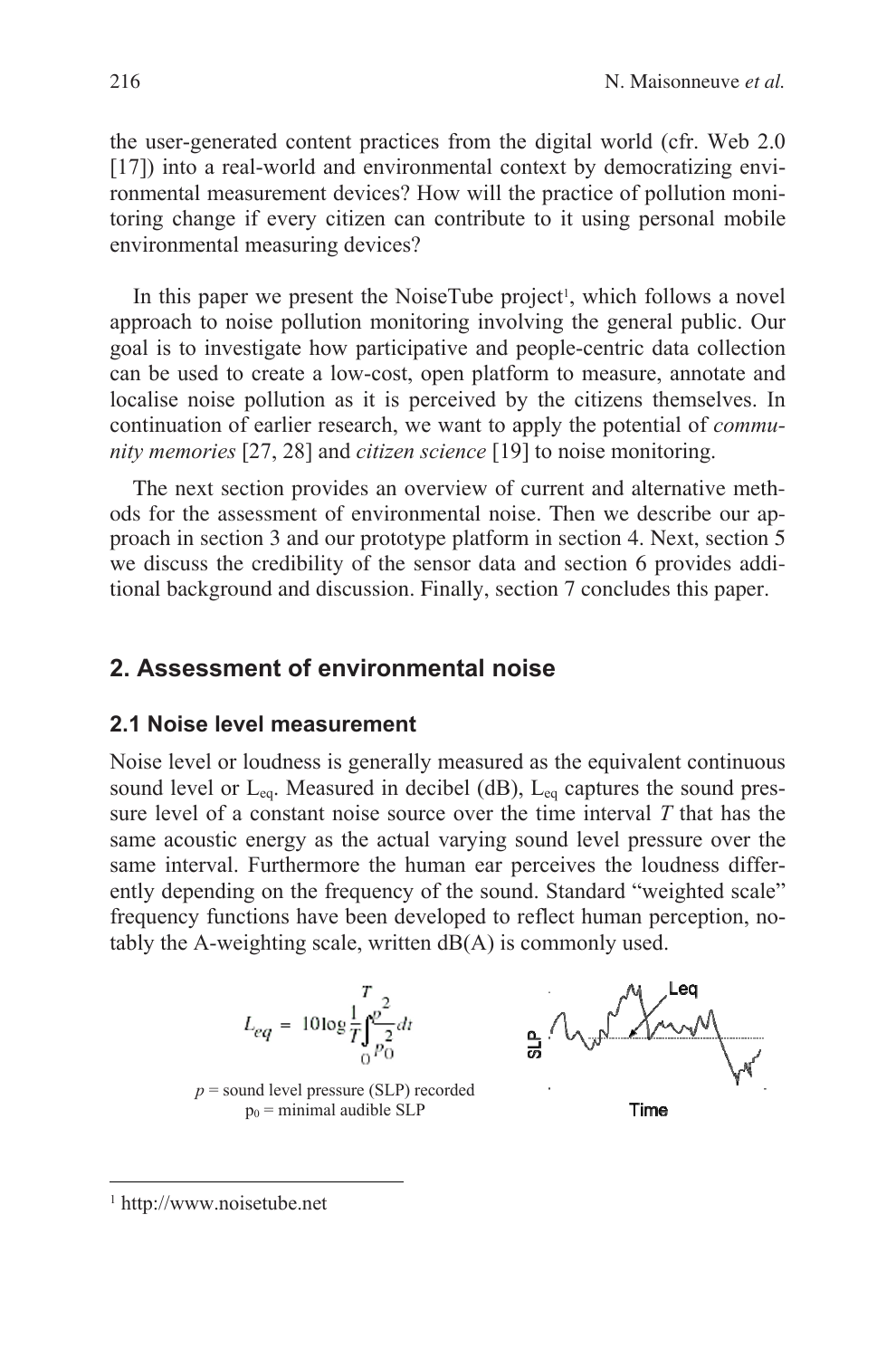#### **2.2 Traditional measuring approach**

Nowadays noise assessments in urban areas are usually carried out by officials who collect data at a sparse set of locations, e.g. close to roads, railways, airports and industrial estates, by setting up sound level meters during a short period of time. Propagation models are then used to generate noise maps by extrapolating local measurements to wider areas. This practice has a number of limitations:

*Spatio-temporal data granularity:* computational models often produce results with an unknown error margin, which may lead to incorrect conclusions regarding caused uncomfort [16]. As stated by the EU practise guide [13] real data with high granularity in both time and space is required. However, data collection at sparse locations hardly scales to meet such requirements. Furthermore, strategic noise mapping only allows detecting general noise conditions. How can we monitor unusual local or short-term noise pollution?

*Cost:* the cost of such noise mapping campaigns is high due to the need of expertise and human resources, the deployment of expensive sound level meter equipment and the processing effort. This restricts cities with limited budgets from conducting such assessments.

*Public noise exposure assessment*: the EU practise guide [13] requires detailed assessment of the level of noise citizens are actually exposed to. However, few efforts have been done to combine noise mapping and population data to assess the noise exposure of citizens [26].

*Indoor noise assessment:* current noise mapping only covers environmental noise, i.e. outdoor noise. However, most people spend a significant portion of their time indoors.



**Fig. 1.** Official noise map of Paris generated using a propagation model and measurements made at a limited number of locations and times. Quiet areas are coloured in green while noisy places are in purple. Gray areas represent places for which no information is available (e.g. in buildings).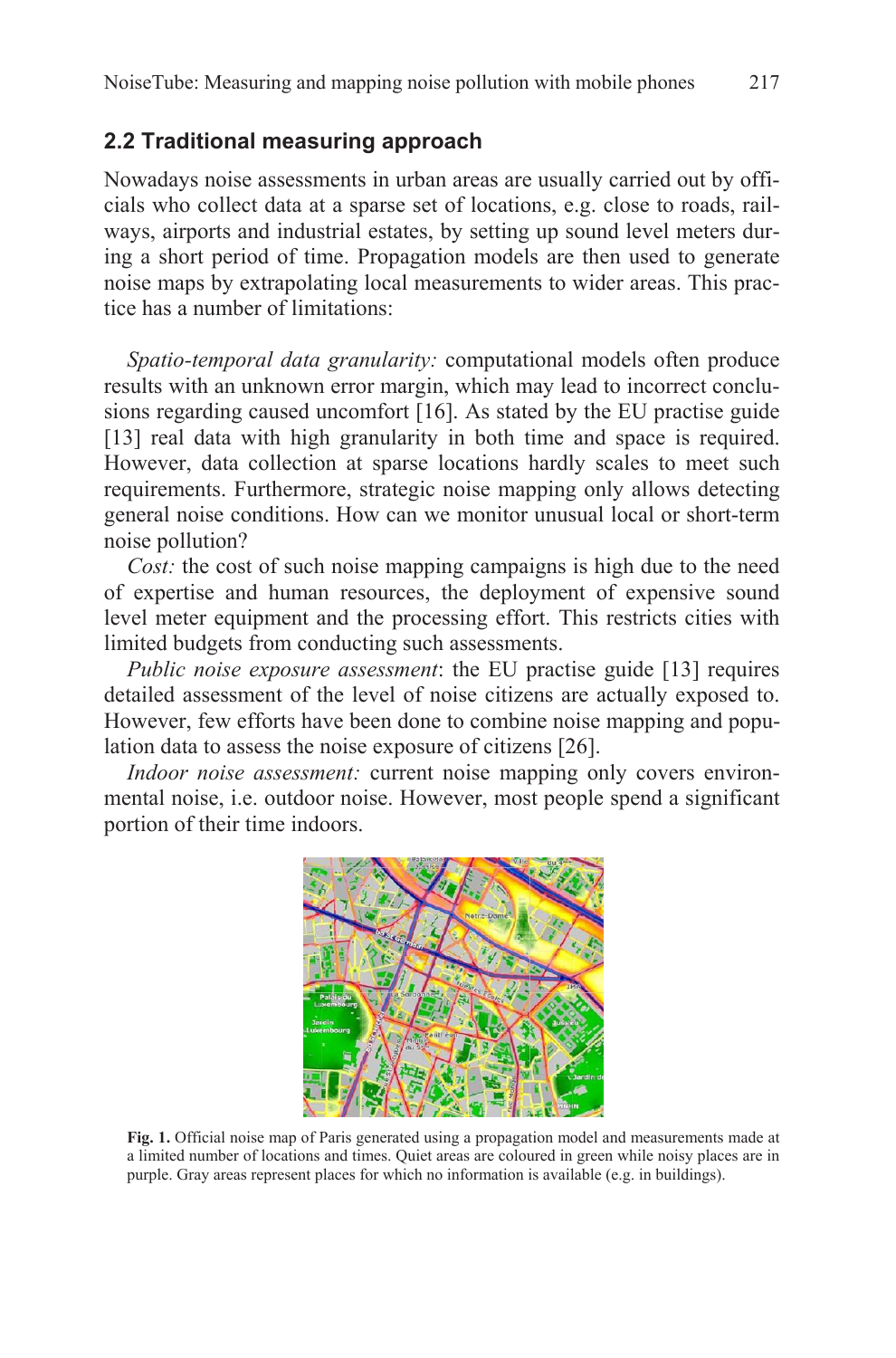# **2.3 Alternative approaches**

#### *2.2.1 Wireless sensor networks*

Recent years have seen an increasing interest in wireless sensor networks (WSN) for environmental monitoring [23] and urban sensing [8]. Wireless sensor networks have the potential to revolutionize environmental assessment, notably regarding spatio-temporal granularity. Rather than relying on a limited number of expensive, accurate, stationary sensing equipment, a WSN uses large numbers of cheap, simple, compact sensor devices. Sensors can be directly embedding into the environment and operate continuously, enabling real-time monitoring of environmental phenomena or human activities. A recent example of using WSNs for noise monitoring is discussed in [24]. In this project custom-made noise sensors were placed at fixed locations in the city. However, it remains questionable whether this is cheaper than traditional approaches for large-scale deployments.

#### *2.2.2 Participation of citizens*

To implement the requirements of the European Noise Directive [12] – END for short – involvement of citizens is key. This is especially important with regards to local action plans, which often directly affect people living nearby. But citizens can also contribute in earlier phases, such as the actual assessment of noise pollution.

In geography and urban planning there is also trend to support such participation. Under the flag of *participatory GIS* [7] new methodologies are being researched to better support the participation and involvement of citizens in projects that are typically tackled using geographical information systems (GIS). An interesting example in the context of noise pollution monitoring is [9]. In this project researchers equipped volunteers with noise level meters to create noise maps accessible through an online GIS system. However the need for rather expensive professional devices could limit the creation of real-world campaigns initiated by communities.

# **3. Approach**

Taking inspiration from wireless sensor networks and the trend towards participation of citizens we intend to use GPS-equipped mobile phones as noise sensors and involve the citizens that carry them to measure, locate and provide qualitative input for the monitoring of urban noise pollution. In this section we discuss and motivate this approach in detail.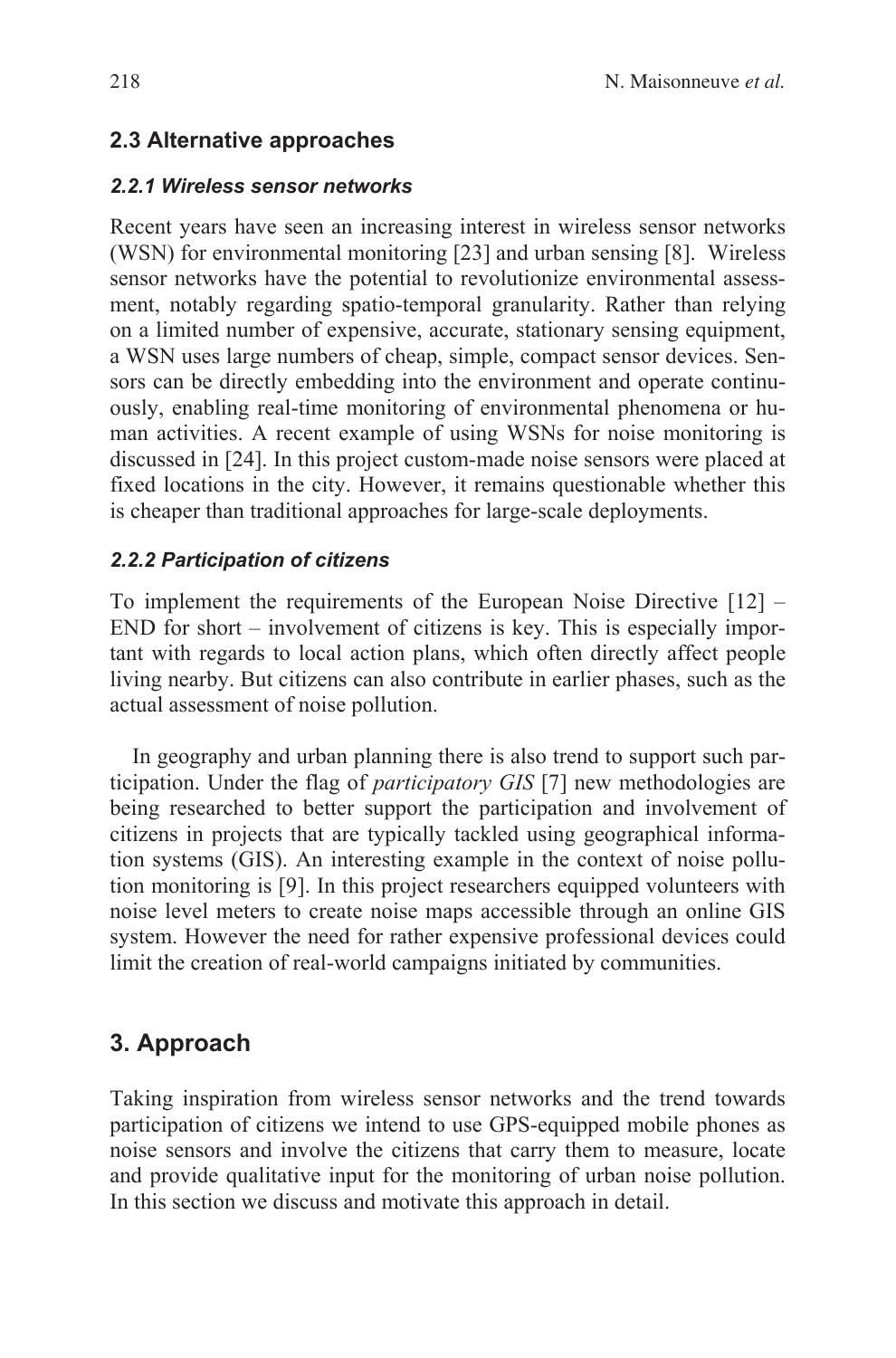# **3.1 Mobile phone as an environmental sensor**

The growing popularity of smart phones with high computational power, Internet access and integrated sensors (e.g. cameras, GPS, motion sensors) represent a cheap but powerful WSN platform that is readily available and widely deployed. In this perspective mobile phones can serve as sensors which are carried by humans rather than placed at static locations. In addition to carrying around sensors, citizens can also be more directly involved in the sensing process by entering qualitative inputs (noise source tagging, annoyance rating). Thanks to the aggregated mobility of users, this approach enables sensing coverage of large public spaces over time long periods of time.

### *3.1.1 Mobile sensing*

This idea is related to the concept of *participatory sensing* [4], which advocates the use of mobile devices to form sensor networks that enable public and professional users to gather, analyze and share local knowledge. At the same time, people as individuals or in groups can apply these new sensing networks with a more personal focus. Their individual stories of everyday life can be aggregated to document the urban environment, fed back into a collective experience in urban public spaces, enabling *peoplecentric sensing* [5], for personal, peer or public purposes.

#### *3.1.2 Democratising noise pollution measurement*

Despite some research projects involving volunteers and specific measurement devices, e.g. for air pollution monitoring [21] the participatory sensing paradigm has not been validated empirically by real world use in an environmental domain due to the cost and lack of access to environmental sensors for the general public. In the context of noise pollution, by turning mobile phones into noise pollution sensors, we strongly lower the entrance barrier of such environmental measurement technology. NoiseTube has the potential to set up new kinds of experiments by enlarging the scope of potential participants. In the spirit of the Web 2.0 culture [20] and its user-generated content model, we expect novel mobile device applications and networked participation models to emerge for environmental monitoring (e.g. for noise pollution) that fully tap into the potential of citizen science [22].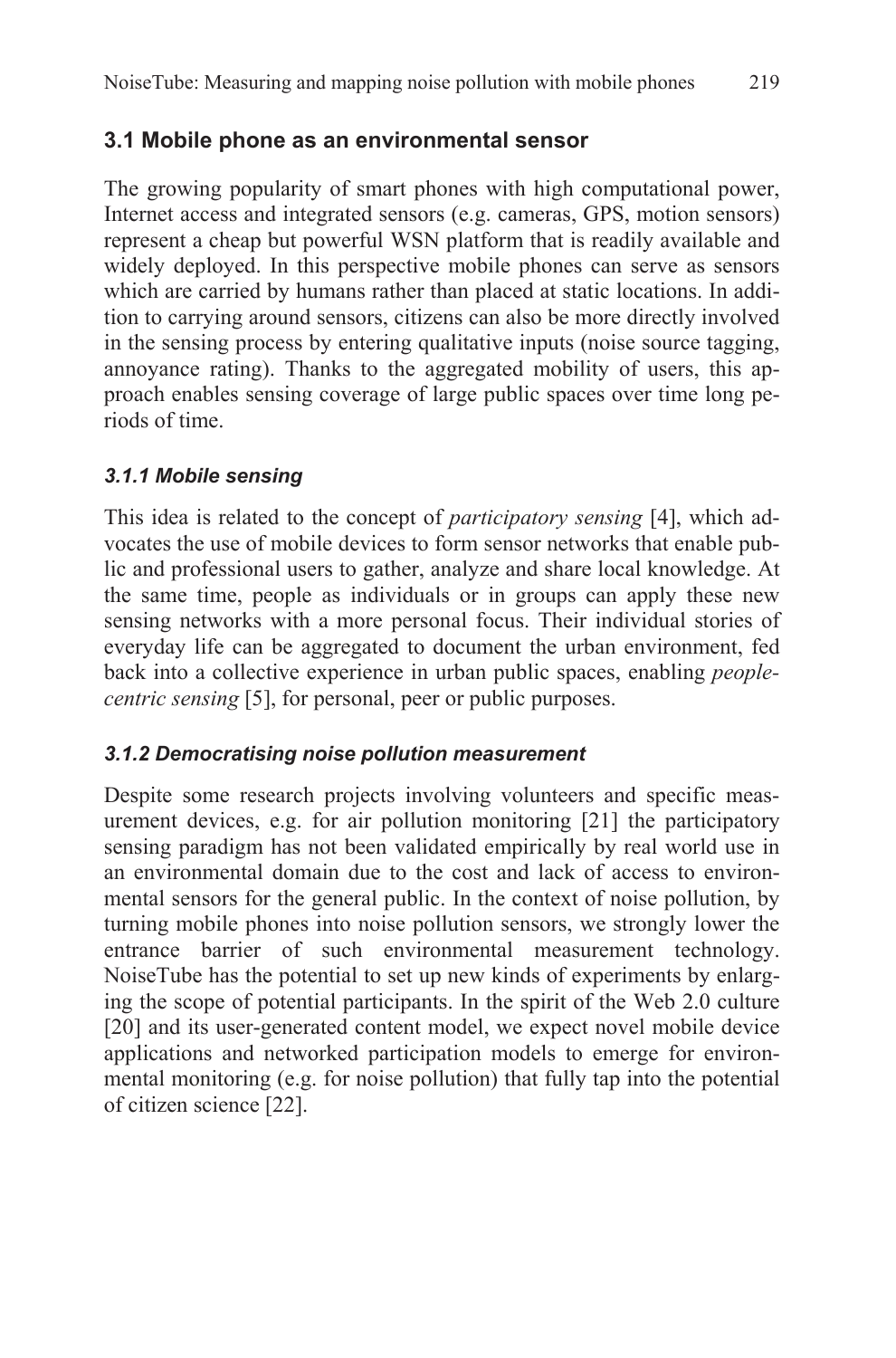# **3.2 Measuring pollution at the individual level**

# *3.2.1 A persuasion tool*

Giving the possibility to any citizen to measure their personal noise exposure in their daily environment could influence their perceptions and potentially support the raising of awareness of environmental issues, the first stage in the adoption of new behaviour [22]. Personalized pollution information could have a bigger impact than general statistics provided by environmental agencies to change habits towards a more sustainable lifestyle. With its ubiquity, the cell phone has already demonstrated its value as a persuasion tool in several cases (education, health and marketing) [14] and may have an equally big potential in an environmental context.

# *3.2.2 People- vs. place-centric exposure*

As described in [4], people can use participatory sensing instruments in the context of grassroots campaigns to collect pollution measures at specific locations. In a sense, this is a mobile extension of what is often done using (statically deployed) wireless sensing networks. The cell phone is also situated in an environment typically co-located with the user. Therefore, it could be used as a tool to self-monitor one's individual exposure to inform the community about it. The usefulness of such people-centric data has been demonstrated in health-related projects such as [29], in which children were equipped with sensors for air pollution to understand the factors affecting asthma. Measuring noise pollution, not only from a geographical point of view, but also through the people's exposure opens potential links with epidemiological studies at a larger scale.

# **3.3 Enabling participatory culture**

# *3.3.1 Supporting local democracy and citizen science*

The NoiseTube project is situated in the growing movement of local democracy. We intend to provide tools for citizens to collect fine grained data (e.g. evidence of harmful noise exposure levels) to convince local authorities and influence decision making on local issues, without waiting for officials to gather the data. We envision that the NoiseTube web platform could serve as a tool to help existing organisations (e.g. groups focused on well-identified noise pollution problems, such as in communities close to airports) to gather credible data.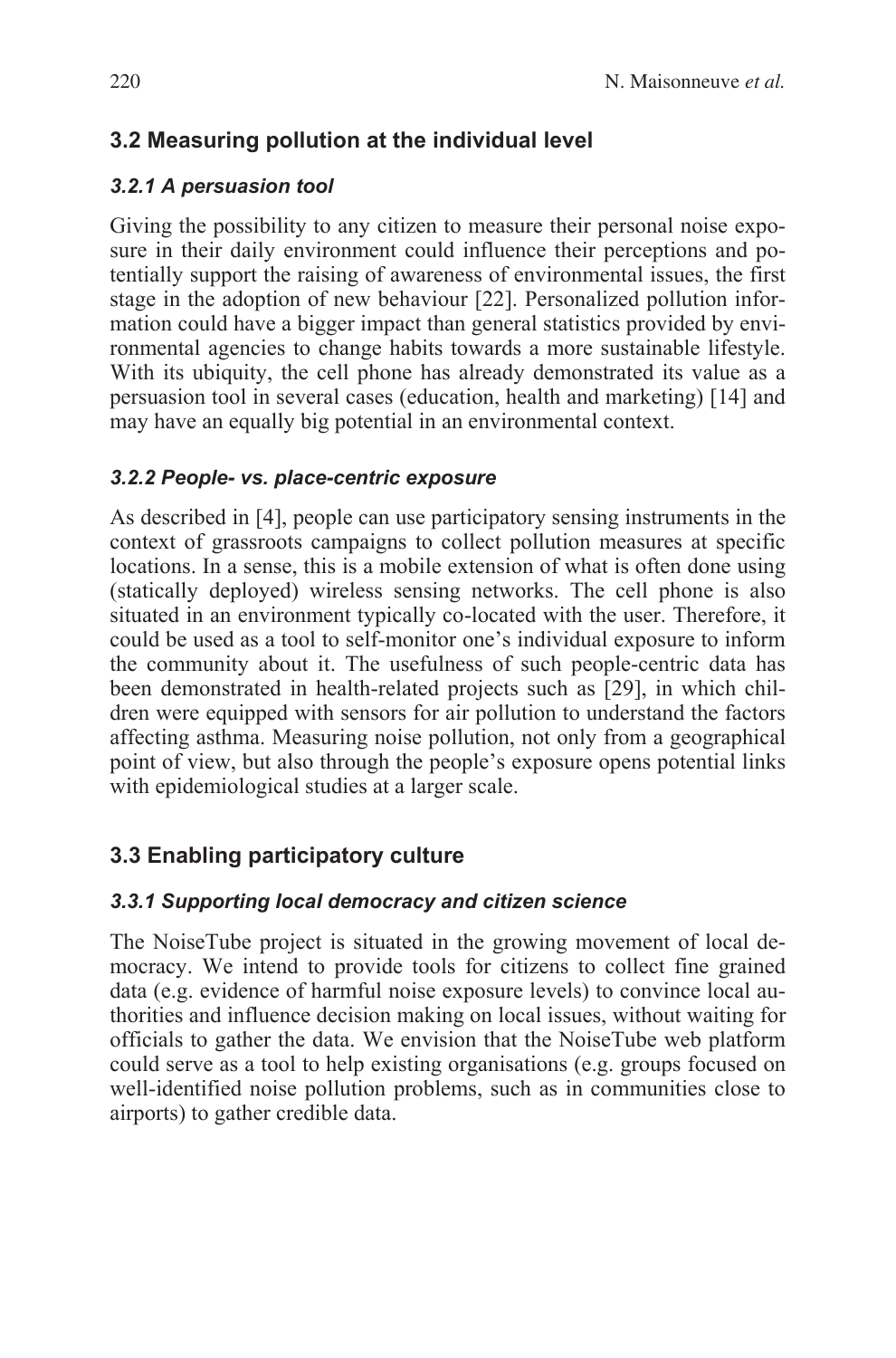#### *3.3.2 Social translucence mechanism*

NoiseTube uses the concept of social translucence consisting in making participants and their activities visible to one another. The role of social translucence is to inform, to create awareness and to enforce accountability [10]. These mechanisms also influence the level of the motivation of the individual and the group via social stimulation happening via social comparison [15], by reinforcing the perception of self-efficacy in a social context [1] or by displaying the value of contribution [25]. As pointed out in [6] despite the individual use of popular Web 2.0 services, such as Wikipedia and YouTube, opportunistic cooperation emerges among individuals due to interactions (e.g. comments) created by the visibility of their personal productions. Thus by making individual noise exposure public we intended to create opportunities to forge new relations among people facing to similar problems, which can then result it collective action, overcoming the *cold start effect*.

#### *3.3.3 Unconstrained participation*

Even though the ubiquity of mobile phones makes mass participation feasible, as attempted in [5, 20], it remains questionable how the general public can be motivated to voluntary do so. How to involve the hidden majority of citizens who do not participate in local organizations and want to use such technology for personal purposes? In our noise pollution context, the goal is to not force people to make their measures public and thus to always contribute at to a collective mapping process. By allowing users to choose if they want to share or not all or a part of their measurements, we also want to avoid privacy concerns.

# **4. NoiseTube platform**

The current prototype of the NoiseTube platform consists of an application which the participants must install on their mobile phone to turn it into a noise sensor device. The mobile sensing application runs on GPS-equipped mobile phones. This application collects local information from different sensors (noise, GPS coordinates, time, user input) and sends it to the NoiseTube server, where the data is centralised and processed.

#### **4.1 Measuring loudness in real time**

The mobile application contains a real-time signal processing algorithm which measures the loudness level of the microphone recording the envi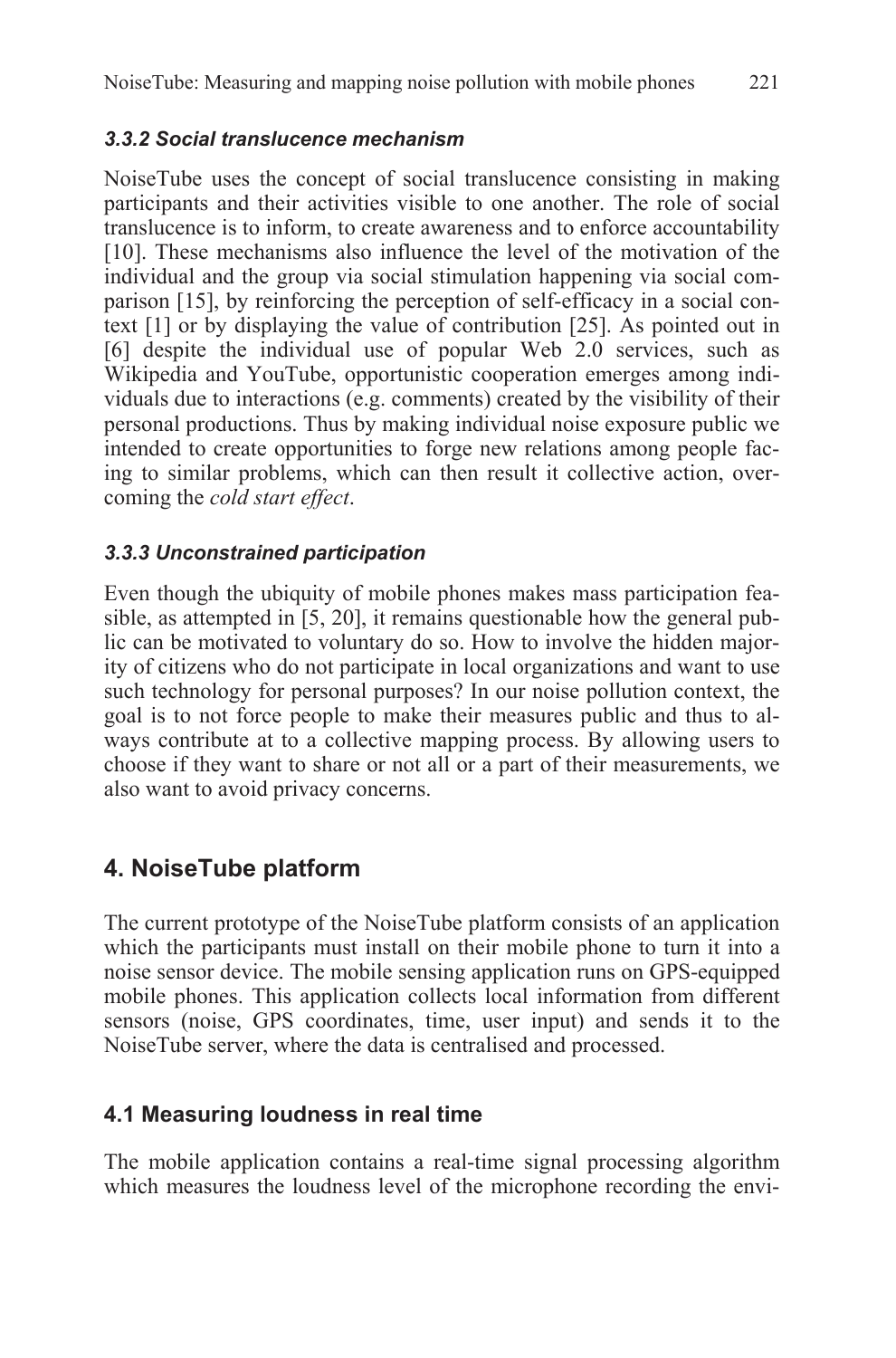ronmental sound (at 22500 Hz, 16 bits) over 1 second at a chosen interval. An A-weighting filter is then applied to the recorded sound and the equivalent sound level  $(L_{eq})^2$ , measured in dB(A), is computed.

The calculated loudness is displayed (see Fig. 2) in real time using a graph and as a value in  $dB(A)$ . To add meaning to this value it is associated with a colour that represents the health risk of the current exposure level:  $\leq 70$ : green (no risk);  $> 70$  and  $< 80$ : yellow (be careful);  $> 80$ : red (risky).



**Fig.1** – The Mobile sensing application. Including 3 components: (1) The visualization of the loudness measured and a color representing the danger (2) The noise tagging (3) The tagging of the location (for indoor location for instance)



**Fig.2** - Noise map of two subway lines (indoor location) reconstructed thanks to the geo-tagging feature in the mobile sensing application

#### **4.2 Tagging**

l

In addition to measured loudness, public noise maps often only provide very limited information regarding the source or context of noise. This sort of semantic information is vital to make such maps meaningful for both citizens and decision makers.

*Environmental tagging:* In order to better support this, users can directly annotate sound in specifying the source of a noise (e.g.: cars, aircraft, neighbours) and give an annoyance rating or any additional contextual information in the form of free words (tags).

*Geo-tagging:* Because indoor positioning is virtually impossible with GPS (see 5.2), we let users precise their location using a map or a list of favourite places (e.g. "home", "office"). Afterwards this information can then be matched with actual coordinates. For example, by specifying subway stations a path followed in the subway can be reconstructed afterwards (see fig. 3).

<sup>&</sup>lt;sup>2</sup> L<sub>eq</sub> is the standard loudness measure as required by the END [12].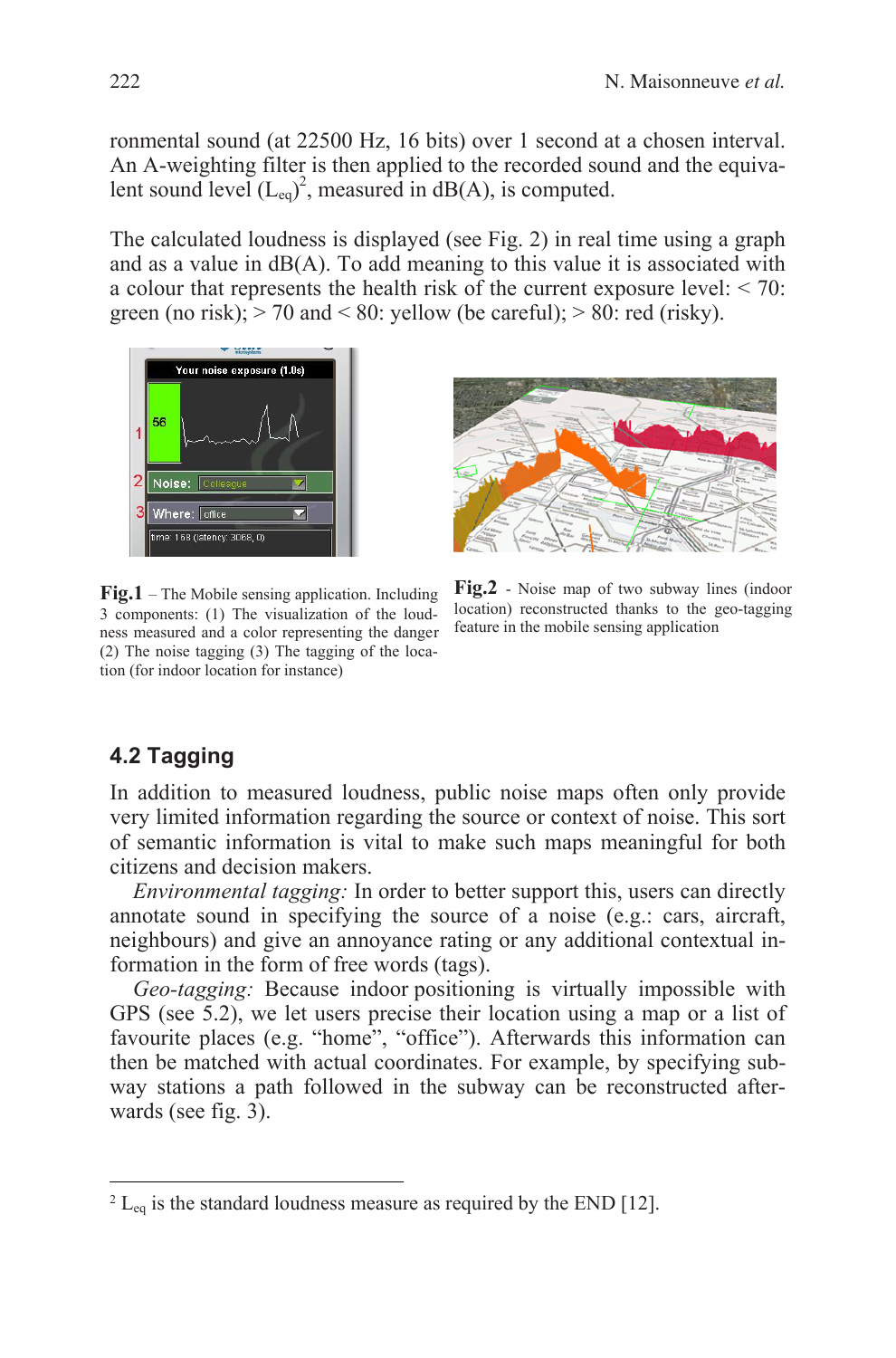# **4.3 Visualising noise maps**

Once the measured data is sent the server, any user can see his own contributions or exposures by going to the NoiseTube website and visualize them on a map using Google Earth. A collective noise map is also publicly available. This map is constructed by aggregating all the shared measurements. Each map can show a layer of tags entered by participants to add context and meaning to the loudness data. A real time monitoring of the loudness readings of all participants is also available.



Fig. 3 – Visualisation with Google Earth. On the left, the collective noise map generated by all the measures. On the right, a real time visualization of the collective noise exposure.

# **4.4 Building environmental exposure profiles**

As mentioned before we have attempted to develop features related to the concept of social translucence to motivate and create accountability. Inspired by the concept of blogs with developed the idea of an *Elog*, or "Environmental Log". In our noise pollution context, an Elog would enable individuals to show their life through their current noise exposure or their contributions to the noise monitoring of their city. Thanks to this public profile we also attempt to support opportunistic connection and interaction among people facing similar problems.

# **4.5 Web API to access public data**

Currently, the raw measures are generally not directly accessible for public or scientists, limiting their exploitations by third-parties. The EC directive [12] requires only a web user interface to improve the accessibility of noise maps for the public. To avoid creating an inaccessible information silo we want to go further than that. Therefore, the NoiseTube platform exposes a simple web API for publishing or accessing data. Using this API scientists or developers can use individual or collective noise exposure data to create web mash-ups or analyse data for scientific purposes.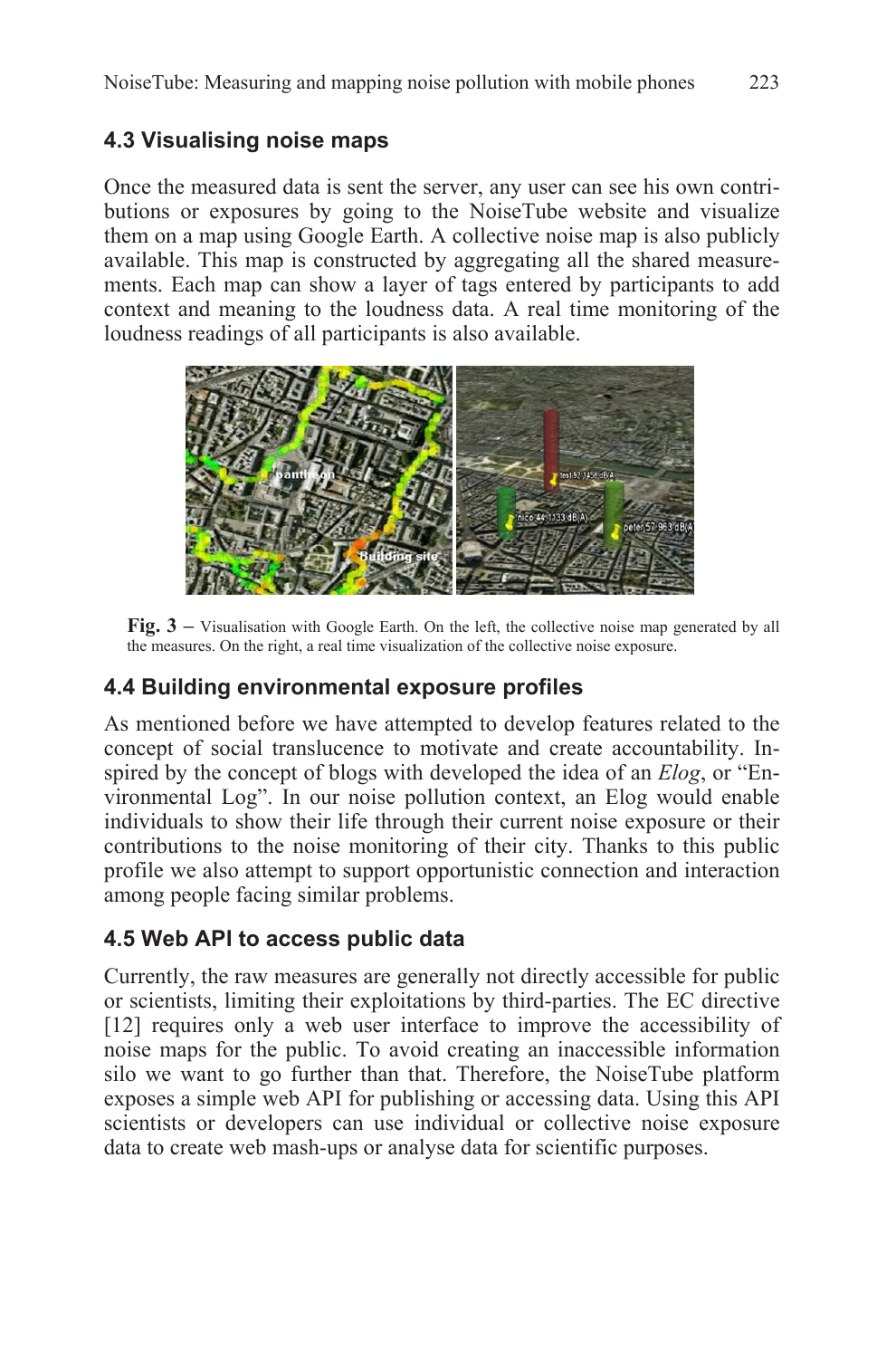# **4.6 Implementation**

The current version of the mobile application was written in Java and is aimed primarily at smart phones running the Symbian/S60 operating system. The program was mainly tested on a Nokia N95 8GB smart phone. Although untested, many other phone brands<sup>3</sup> and models are supported as well, as long as the device supports the Java J2ME platform, with multimedia and localisation extensions4. A GPS receiver (built-in or an external unit that is connected via Bluetooth) is needed to localise measures. A version for the Apple iPhone is also planned. The server side is implemented using Ruby on Rails, MySQL, Google Maps and Google Earth.

# **5. Data credibility**

The credibility of measurements is fundamental issue of low-cost sensing.

# **5.1 Mobile phone as Sound Level Meter**

Without proper calibration, sensor devices produce data that may not be representative or can even be misleading. Experimentation has been conducted to measure the precision of the loudness computed with a mobile phone compared to a sound level meter<sup>5</sup>. We generated a pink noise at different levels of decibels (every 5 dB, from 30 to 105) and measured the results of our algorithm on the Nokia N95 8GB.



**Fig. 5.** Blue line: results of the distortion of the N95 phone's microphone compared to a sound level meter in the computation of the loudness  $(L_{eq})$ . Red line: results after applying post-processing.

l

<sup>&</sup>lt;sup>3</sup> Initial tests with Sony-Ericsson phones are underway.

<sup>4</sup> To be exact the phone should support Java J2ME profile CLDC v1.1 with MIDP v2.0 (or newer), JSR-179 (Location API) and JSR-135 (Mobile Media API).

<sup>&</sup>lt;sup>5</sup> We used a Voltcraft SL 100, rated DIN EN 60651 Class 3 (precision  $\pm$  2.5 dB)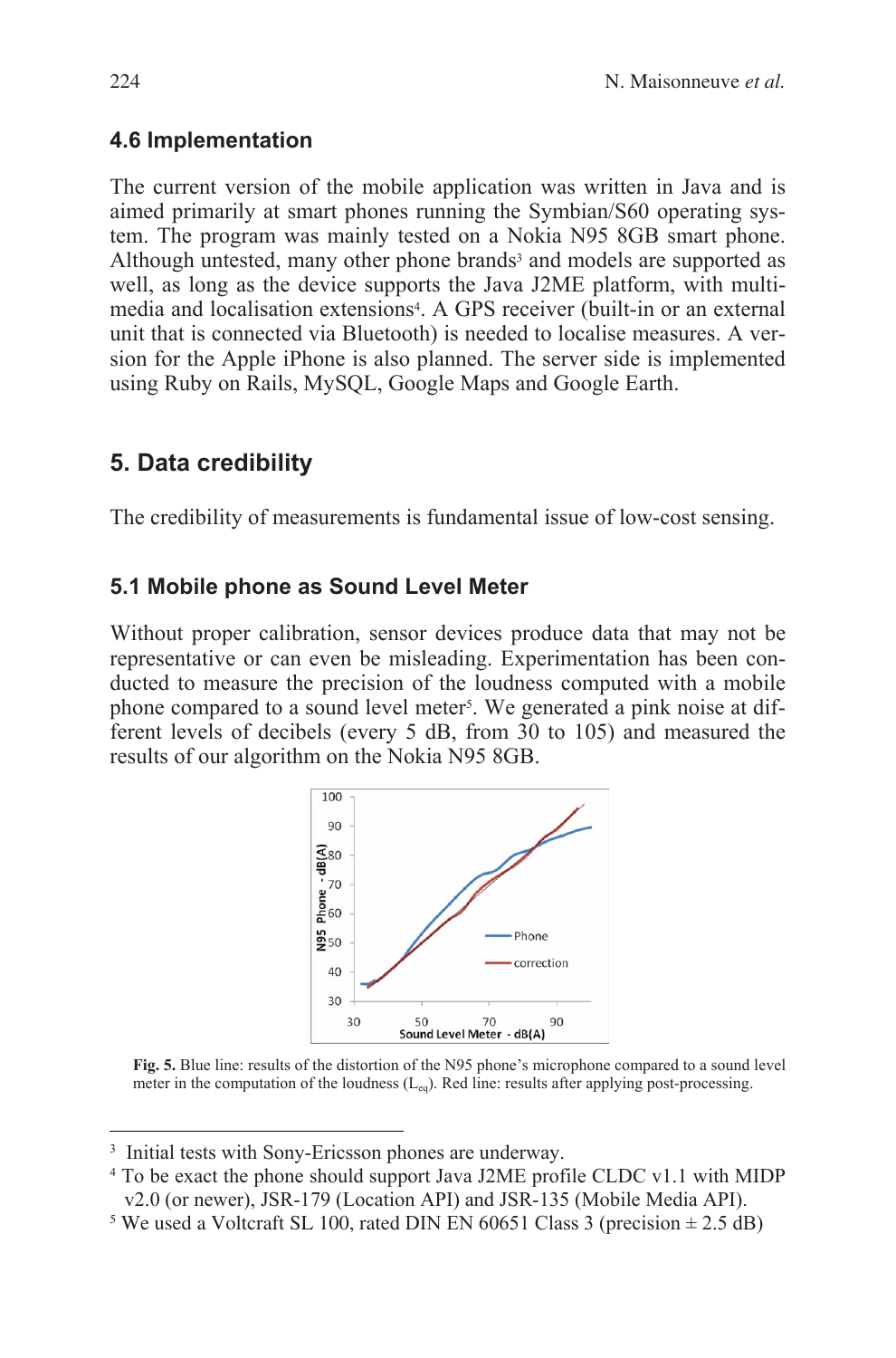The blue curve on figure 5 shows the response of the microphone compared to a sound level meter. According to this result this phone can be used as a sound level meter in the interval [35, 100 dB] due to the curve's bijectivity. After applying the inverse function as a post-processing corrector we obtained results with a final precision of  $\pm$  4 dB (red line).

# **5.2 Positioning accuracy**

Using the Nokia N95 8GB with its built-in GPS chip an acceptable level of positioning accuracy in outdoor situations can be achieved. Errors are rarely bigger than 30 meters, which is still good enough to localise noise sources within a specific neighbourhood or street. When using an external GPS receiver positioning accuracy can be slightly improved and the startup time is generally shorter. Using an external receiver also has the added benefit that the phone's battery life is less affected. However, in both cases indoor positioning is virtually impossible.

# **6. Discussion and future work**

Democratisation of technologies such as NoiseTube will bring new applications and new questions for the participatory sensing paradigm.

# **6.1 Roles of citizens**

How to sustain a human network at a larger scale and for a longer time than a local and short-term experimentation or campaign? How to design a network mixing humans and machines to monitor environmental resources? As far as we know, these questions have not been tackled yet by the current research on participatory sensing due to the small amount of participants and so the lack of complex structures. No explicit network topology has been used for the experimentation except the basic 'stars' topology. But further investigation could take advantage of social relationships, shared interests or reputation (expert/scientist) among the participants as a solution for problems as data and analysis credibility by using them not only as sensors but also as filters or regulators.

# **6.2 Soundscape assessment**

Besides the widely deployed loudness measure in noise annoyance research, several studies have shown that acoustics alone can only explain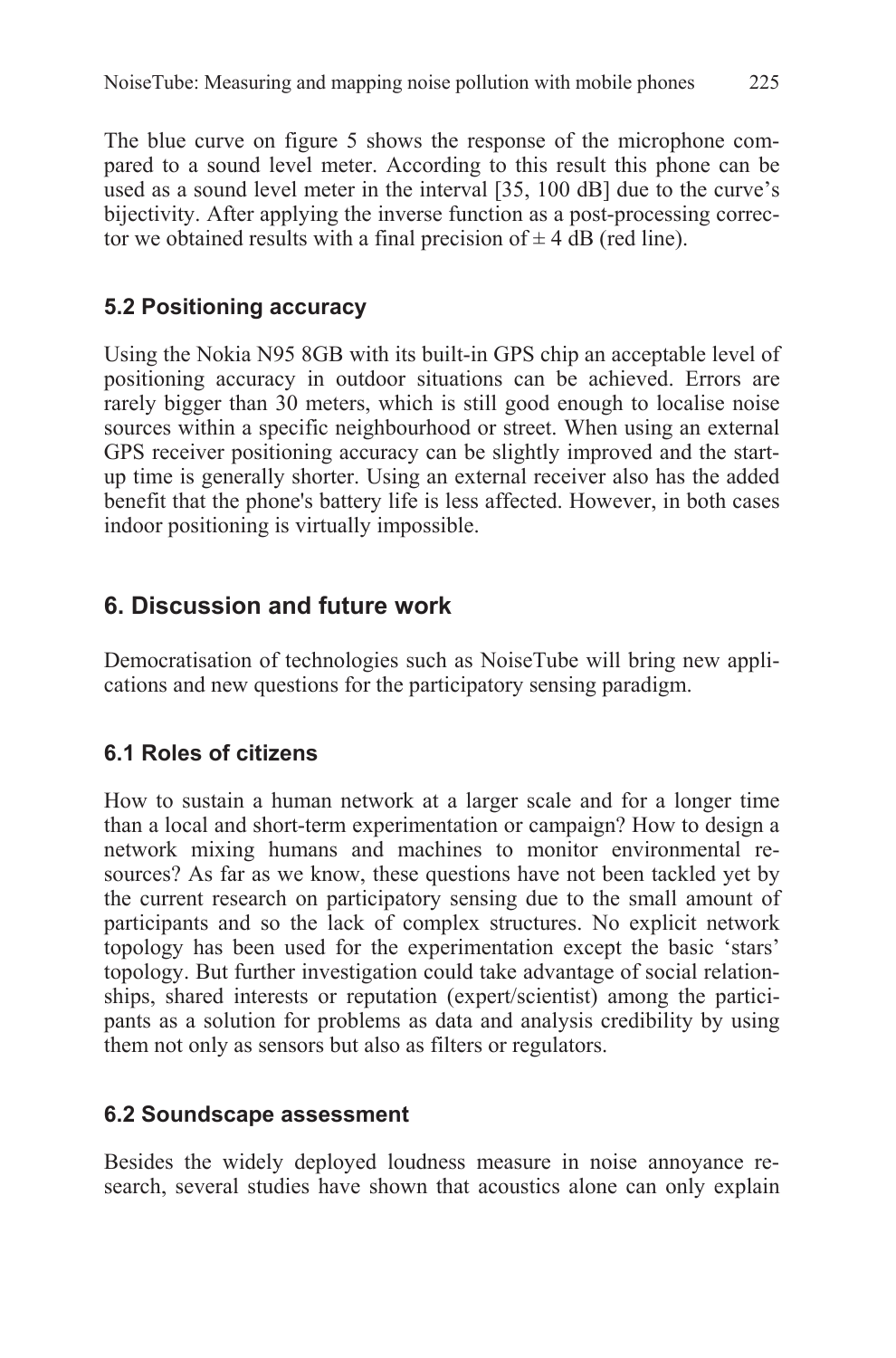part of the subjective evaluation of annoyance to sounds [32]. As a consequence other important aspects in the experience of sound perception are underexposed. It has been shown that things such as the visual aspect, temperature, wind and sunshine can all influence the evaluation of a *soundscape* [29]. Democratising noise pollution measurements provides a way to gather a most complete picture of the subjective experience, since it can incorporate acoustic measurements as well as subjective assessments.

### **6.3 User feedback and awareness**

The user experience, especially with the mobile phone application, is crucial to motivate users to contribute. Even though the current version allows users to visualize noise exposure in real-time, we would like to improve the feedback by giving interesting insights coming from the collective experience, e.g. a map to highlight unusual pollution measured by other participants, in order to support local decision-making. Furthermore, we are planning to develop more features related to the social translucence to sustain motivation, accountability and participation.

# **6.4 Data credibility at the collective level**

Until now we have focussed on the credibility of the sensors (microphones, GPS). However, once a collective collection of noise data is underway we will also need to deal with data credibility among users, e.g. in case of contradictory measurements. This will affect the way the system aggregates, analyses and filters measurements.

# **7. Conclusion**

In this paper we presented NoiseTube, a project aimed at developing a participative noise pollution monitoring network to enable citizens as well as governmental bodies and non-governmental organisations to gain awareness of and insight into the problem of urban noise pollution and its social implications. We discussed our approach and the supporting rationale as well as a prototype implementation. While this project is still in an early stage we are planning to open up a first public experiment soon to evaluate user experiences and participation, as well as the credibility of the generated noise maps compared to traditional ones.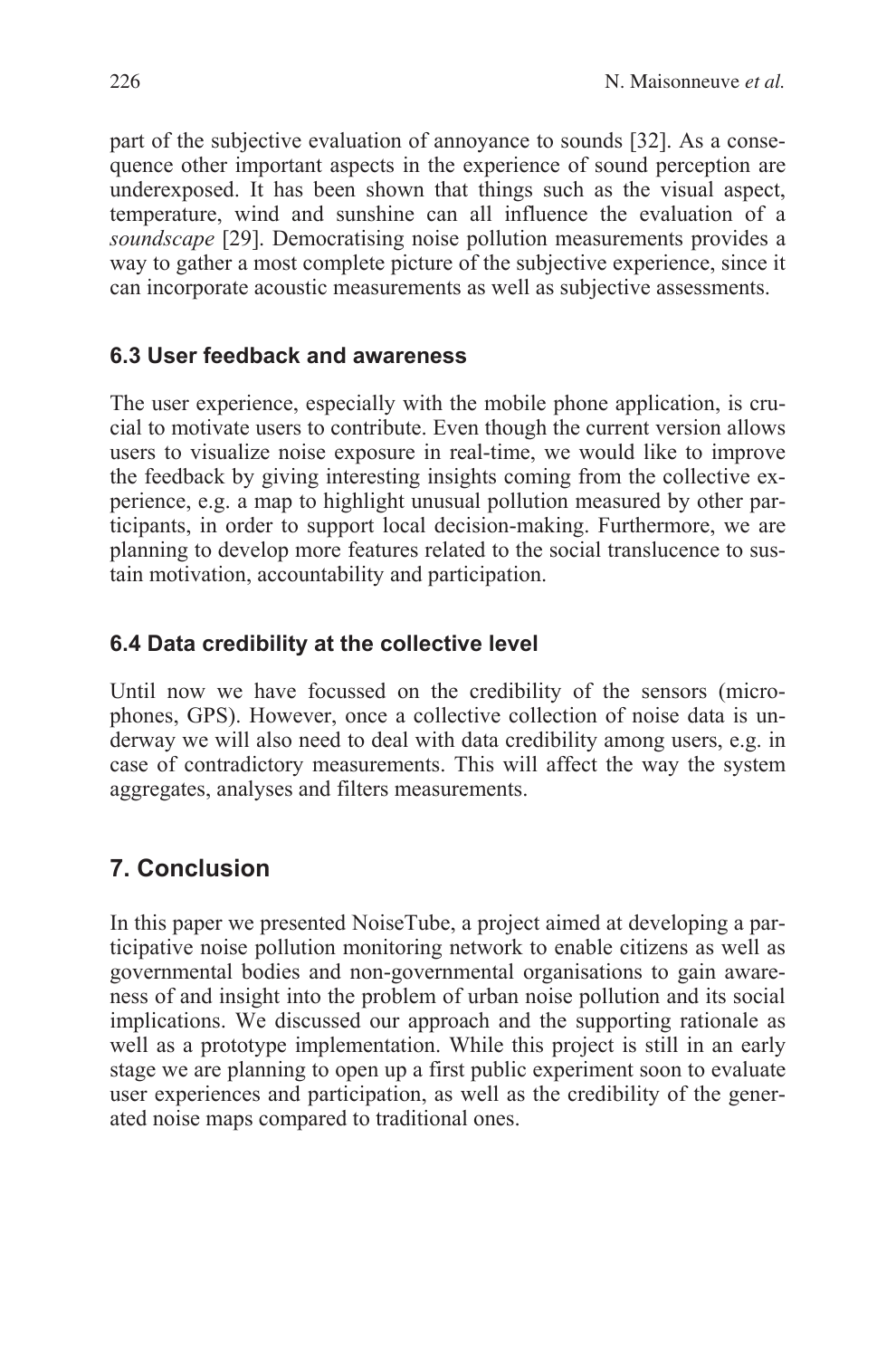# **8. Acknowledgements**

This work was partially supported by the EU under contract IST-34721 (TAGora). The TAGora project is funded by the Future and Emerging Technologies program (IST-FET) of the European Commission. Matthias Stevens is a research assistant of the Fund for Scientific Research, Flanders (*Aspirant van het Fonds Wetenschappelijk Onderzoek - Vlaanderen*).

# **9. References**

- [1] Bandura, A. (2001). *Social cognitive theory: An agentic perspective*. Annual Review of Psychology, 52(1), pp. 1-26, Annual Reviews.
- [2] Nardi B. A., Schiano D.J. and Gumbrecht M. (2004). *Blogging as Social Activity or 'Would You Let 900 Million People Read Your Diary?'*. Proceedings of the 2004 ACM conference on Computer supported cooperative work, pp. 222-231, ACM.
- [4] Burke J. et al. (2006). *Participatory Sensing*. In ACM Sensys workshop on World-Sensor-Web (WSW'06): Mobile Device Centric Sensor Networks and Applications.
- [5] Campbell A. T. et al. (2008). *The Rise of People-Centric Sensing*. In IEEE Internet Computing, 12(4), special issue on sensor networks, pp. 12-21, IEEE Computer Society.
- [6] Cardon. D, Aguiton C. (2007). *The Strength of Weak Cooperation: an Attempt to Understand the Meaning of Web 2.0*. Communications & Strategies, 65, pp. 51-65.
- [7] Corbett J. et al. (2006). *Mapping for Change: The emergence of a new practice*. PLA 54:13-19 IIED, London, UK.
- [8] Cuff D., Hansen M. and Kang J. (2008). *Urban Sensing: out of the woods*. Communications of the ACM, 51(3), pp. 24-33, March 2008, ACM.
- [9] Ellul C., Haklay M. (2008). *Creating Community Maps for the London Thames Gateway*. IBG Annual International Conference.
- [10] Erickson T. & Kellogg W. (2003). *Social Translucence: Using Minimalist Visualizations of Social Activity to Support Collective Interaction*. Designing Information Spaces: The Social Navigation Approach, pp 17-42, Series: Computer Supported Cooperative Work, Springer.
- [11] European Commission (1996). *Green Paper on Future Noise Policy*.
- [12] European Commission (2002), *Directive 2002/49/EC Assessment and management of environmental noise*.
- [13] European Commission Working Group: Assessment of Exposure to Noise (WG-AEN) (2006). *Good practice guide for strategic noise mapping and the production of data on noise exposure*, Version 2.
- [14] Fogg B.J. (2007). *Mobile Persuasion: 20 Perspectives on the Future of Behavior Change*, Stanford Captology Media.
- [15] Harper M. et al. (2007). *Social Comparisons to Motivate Contributions to an Online Community*. Persuasive Technology, Lecture Notes in Computer Science, 4744, pp. 148-159, Springer.